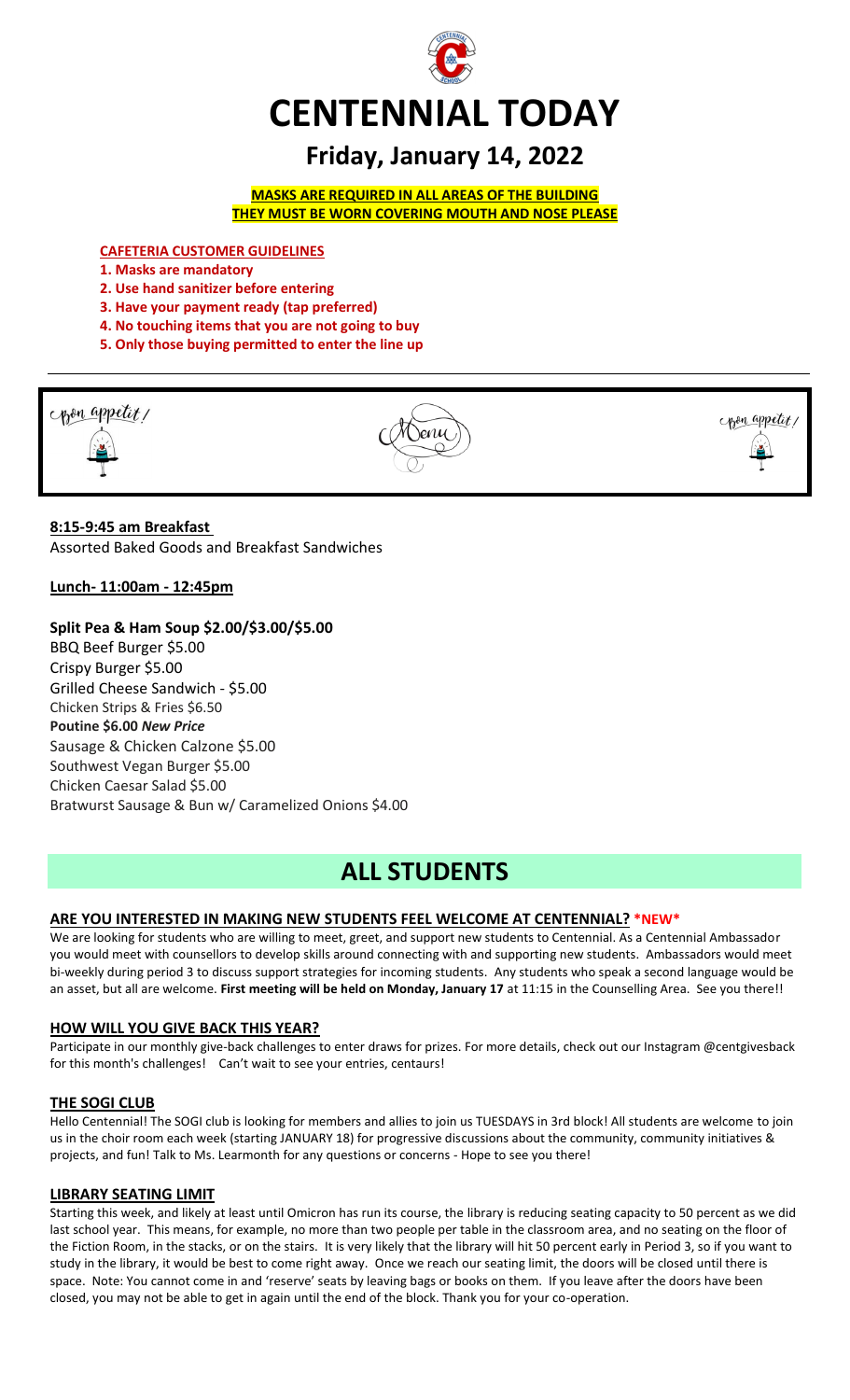#### **BLACK EXCELLENCE DAY JANUARY 14\*NEW\***

Black Excellence Day is a day to acknowledge the civil rights struggle of Black and racialized Canadians and celebrate Black achievements in Canadian society. To show your support and solidarity please wear black clothing to school on Friday. To learn more please visit the display in the corridor outside of room E204 or scan the QR code.





# **GRADE 12'S**



# **CAREER CENTRE Visit the online Centennial Career Centre Page [HERE](https://www.sd43.bc.ca/school/centennial/ProgramsServices/CareerCentre/experiences/Pages/default.aspx#/=)**

# **THE CAREER CENTRE IS ON INSTAGRAM – follow us @cent43careercentre**

### **SFU STEM WORKSHOPS for high school students - Jan/Feb**

#### **STEM Speaker Series - Computer Science**

Date: Jan 22, 2022 (Saturday) Time: 1:00-2:00 pm Delivery: Online via Zoom Grade: 9-12 Cost: **Free** Sign-up link: <http://websurvey.sfu.ca/survey/416725881>



UNIVERSITY

#### **Python for Data Science - Spring 2022**

Date: Feb 26, Mar 5, 12, & 19, 2022 (every Saturday) Time: 1:00-2:30 pm Delivery: Online via Zoom Grade: 9-12 Cost: **Free** Sign-up link: <http://websurvey.sfu.ca/survey/416822222>

#### **UBC DEADLINE EXTENSION\*NEW\***

Planning to [apply to UBC](https://ssc.adm.ubc.ca/sscportal/apply.xhtml) this week[? INFO](https://you.ubc.ca/applying-ubc/blog/dates-and-deadlines/application-deadline-extension/#:~:text=Planning%20to%20apply%20to%20UBC,Time%20to%20submit%20your%20application) Because this year's application deadline falls on a Saturday (January 15), UBC has extended the date to make sure we're available to answer all your last-minute questions. Deadline extended to **Monday, January 17 at 11:59 p.m. PST.**

#### **MYBLUEPRINT/SCOTIABANK SCHOLARSHIP WEBINAR**

**January 17th @ 1pm via zoom.** Get info on the Scotiabank scholarships as well as a SCHOLARSHIP SEARCH webinar hosted by Janet MacDonald from MycampusGPS. Registe[r http://education.myblueprint.ca/find-scholarships2022/](http://education.myblueprint.ca/find-scholarships2022/)

#### **SOROPTOMIST TRICITIES LOCAL AWARDS FOR YOUNG WOMEN – DUE JANUARY 15th, 2021\*NEW\***

#### **Bea Kelly Teen Volunteer Award**

Eligible applicants are **young women** who:

- are currently in grade 12
- are planning to attend an accredited post-secondary institution after graduation
- have had significant and noteworthy accomplishments as volunteers
- live or attend school in the Tri-Cities area: Coquitlam, Port Coquitlam, Port Moody, Anmore or Belcarra

Fillable application here:<https://soroptimisttricities.org/wp-content/uploads/2021/09/bk-award-application-writeable-2021.pdf>

#### **Ruby Award**

- Through professional or personal efforts, are making extraordinary difference in the lives of women or girls
- Worked to improve the lives of women or girls
- Work has had a significant impact, and also inspires and encourages other women
- **Application Form:** [https://soroptimisttricities.org/wp-content/uploads/2021/11/rubyawardnominationform-writeable-](https://soroptimisttricities.org/wp-content/uploads/2021/11/rubyawardnominationform-writeable-2021-2022.pdf)[2021-2022.pdf](https://soroptimisttricities.org/wp-content/uploads/2021/11/rubyawardnominationform-writeable-2021-2022.pdf)

#### **YOUTH TRANSFORMING SOCIETY LEADERSHIP VOLUNTEER OPPORTUNITIES (GR. 9 – 11) \*NEW\***

We are recruiting **Event Coordinators** and **Executive Team Members.** These positions are volunteer leadership positions that require a 1-year commitment. Position descriptions can be found on our website. The descriptions are also attached to this email. Please see attached a **poster** for your use. To fill out an **application form,** students can visit our website:<http://www.youthtransformingsociety.org/get-involved/>

The **application deadline** is **Monday January 17, 2022 at 11:59pm.**